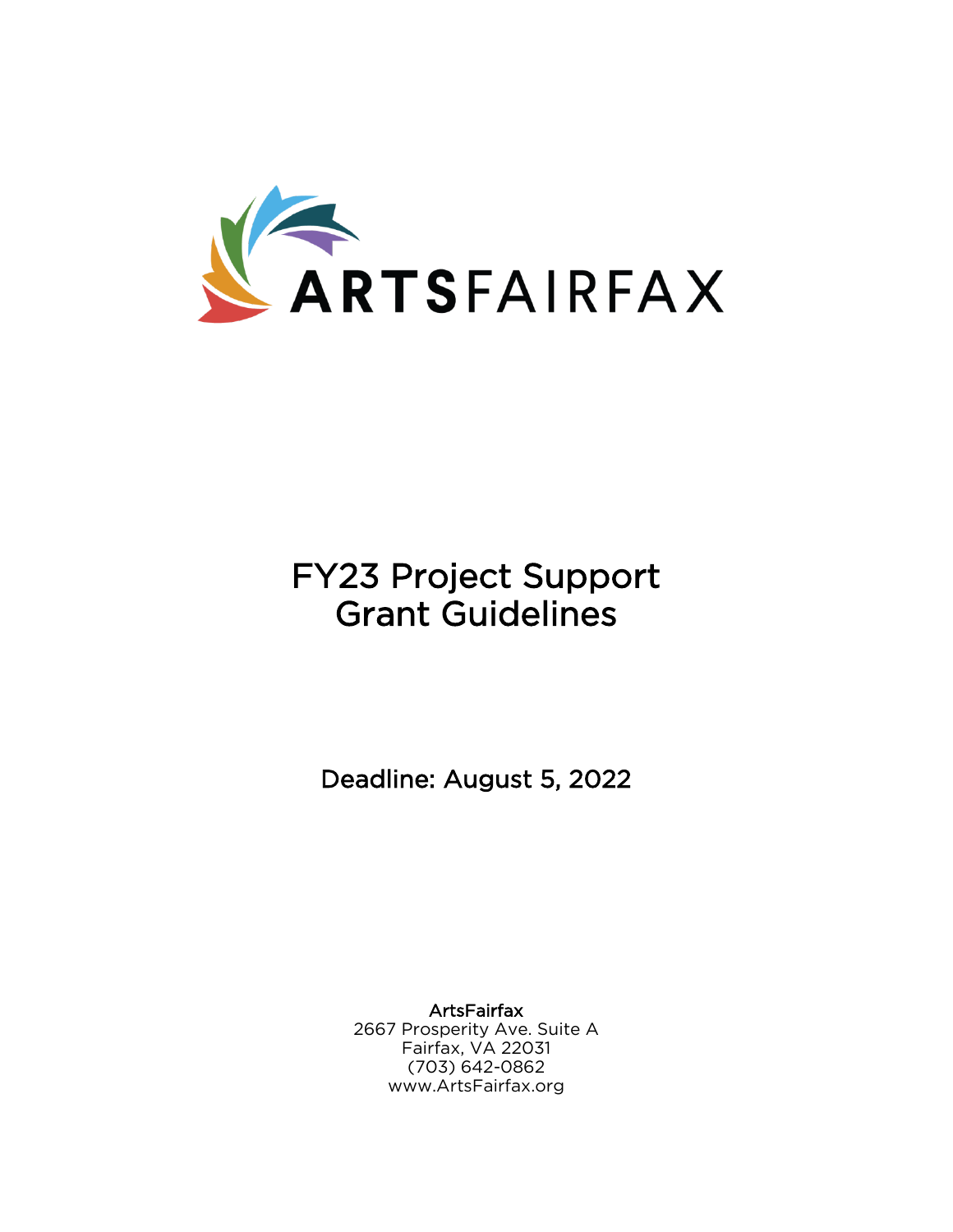#### **Table of Contents**

Introduction Purpose of the Project Support Grant Program Goals of the Project Support Grant Program Organizational Eligibility Grant Restrictions Funding Categories Review Process Evaluation Criteria Conditions of a Grant Grant Preparation Assistance Uploads Required Documents Work Samples Supplemental Materials Submitting Your Application Appeals Process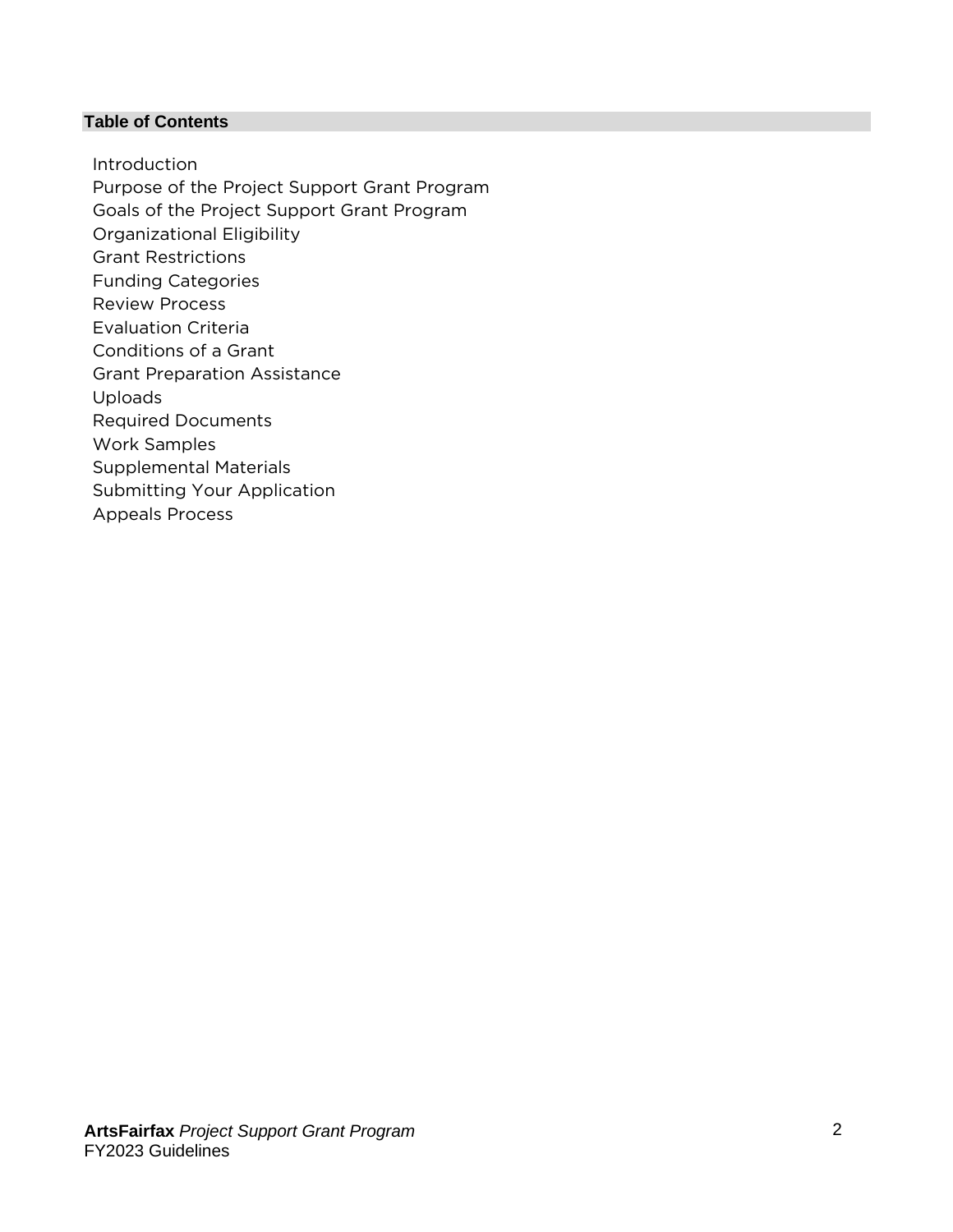# Introduction

As Fairfax County's designated local arts agency, ArtsFairfax creates and nurtures an environment in which the arts and artists can flourish. Through partnerships with schools, individual artists, arts organizations, and other cultural and community groups, ArtsFairfax promotes and encourages excellence in the arts by initiating and supporting programs, activities, and policies that inspire, nurture, and reflect the cultural diversity of Fairfax County.

# Purpose

The purpose of the Project Support Grants Program is to encourage the development and advancement of the arts in Fairfax County while serving the artistic and cultural needs of Fairfax County residents.

# **Goals**

Through the Project Support Grant Program, ArtsFairfax seeks:

- To provide support for established arts organizations and the development of new organizations.
- To promote opportunities for individual artists and arts organizations of all disciplines to create, present, and celebrate their artistic endeavors.
- To be a catalyst for increased private sector support for arts organizations through leveraged public funding.
- To encourage wide participation in the arts through diverse cultural programming available to all residents of Fairfax County.

# Organizational Eligibility

All applicants must meet the following criteria to apply to the Project Support Grant Program. Staff reviews all grant applications for eligibility prior to the review process.

# An organization is eligible to apply to the Project Support Grant Program if:

- 1. It has as a core mission the creation, exhibition, presentation, production, or performance of and/or education in an arts discipline and is a nonprofit 501(c)(3) organization with current or pending status.
- 2. It has regular activity in a minimum of four different months in the year or 120 days of the year.
- 3. The organization must have an address of record within the geographical boundaries of Fairfax County, the City of Fairfax, or the City of Falls Church and satisfy TWO of the following four criteria for at least one year:
	- a. Present at least 51% of public artistic activities within the geographical boundaries of Fairfax County, the City of Fairfax, or the City of Falls Church.
	- b. Meet, rehearse, exhibit, and operate within the geographical boundary of Fairfax County, the City of Fairfax, or the City of Falls Church.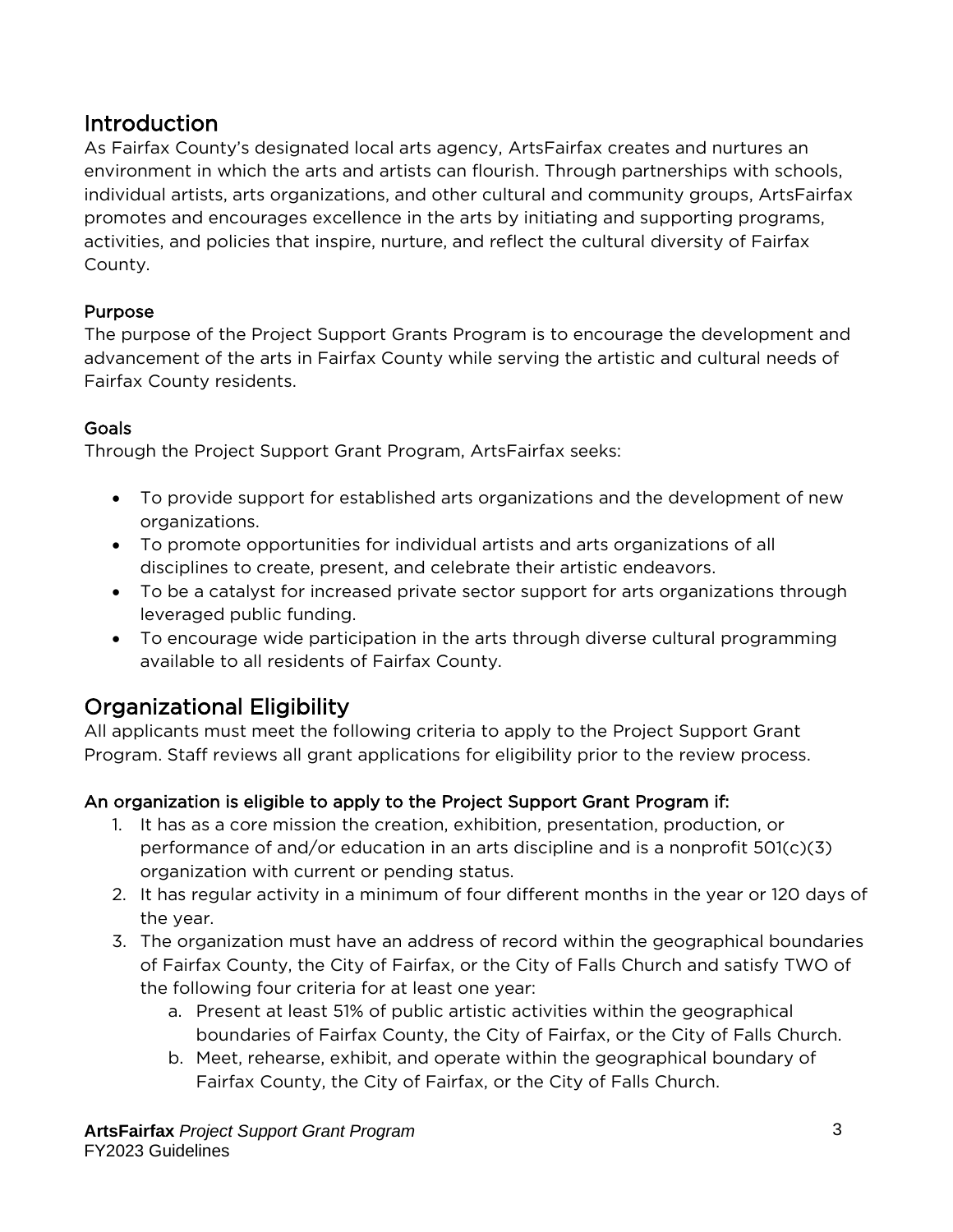- c. Have 51% of board of directors' members work or reside in Fairfax County, the City of Fairfax, or the City of Falls Church.
- d. Verify that 51% of attendees at performances, exhibits, events, and activities reside in Fairfax County, the City of Fairfax, or the City of Falls Church evidenced through acceptable statistical data including but not limited to ticket analysis, subscription data, box office surveys, and audience surveys.
- 4. An eligible organization must:
	- a. Be in compliance with all local, state, and federal laws; and
	- b. If an organization does not hold 501(c)(3) status in its own right, a fiscal sponsor that holds 501(c)(3) status may apply on its behalf. The fiscal sponsor must manage all grant funds and ensure compliance with the terms of the grant if an award is made.
	- c. An organization must have independently prepared financial statements such as an audit or a treasurer's report (audit required for organizations with expenses of \$750,000 and above).
	- d. The applicant must have submitted all required final reports for any grants received from ArtsFairfax during the previous fiscal year.
	- e. The applicant must maintain an ArtsFairfax Directory listing and list activities on ArtsFairfax events calendar.

#### The following are not eligible organizations:

- 1. Organizations that receive line-item funding from the State of Virginia.
- 2. Departments of George Mason University, and non-profit organizations and foundations that support county agencies are not eligible for ArtsFairfax grants.

# Grant Restrictions

#### All Project Support Grant Program grants must:

- 1. Support activities, programs, or projects occurring within Fairfax County, the City of Fairfax, or the City of Falls Church.
- 2. Have qualified artistic or scholarly, administrative, and management leadership (either professional or volunteer) capable of completing any grant-supported activities, programs, or projects.
- 3. Occur within the dates of July 1, 2022 and June 30, 2023.

# Project Support Grant Program grants cannot be used for:

- Fundraising activities, such as capital campaigns or endowment campaigns.
- Construction or renovation projects.
- Political advocacy costs.
- Activities not open to the general public\*.
- Debt retirement.
- Pre-grant Costs.
- Proselytizing and faith-based activities.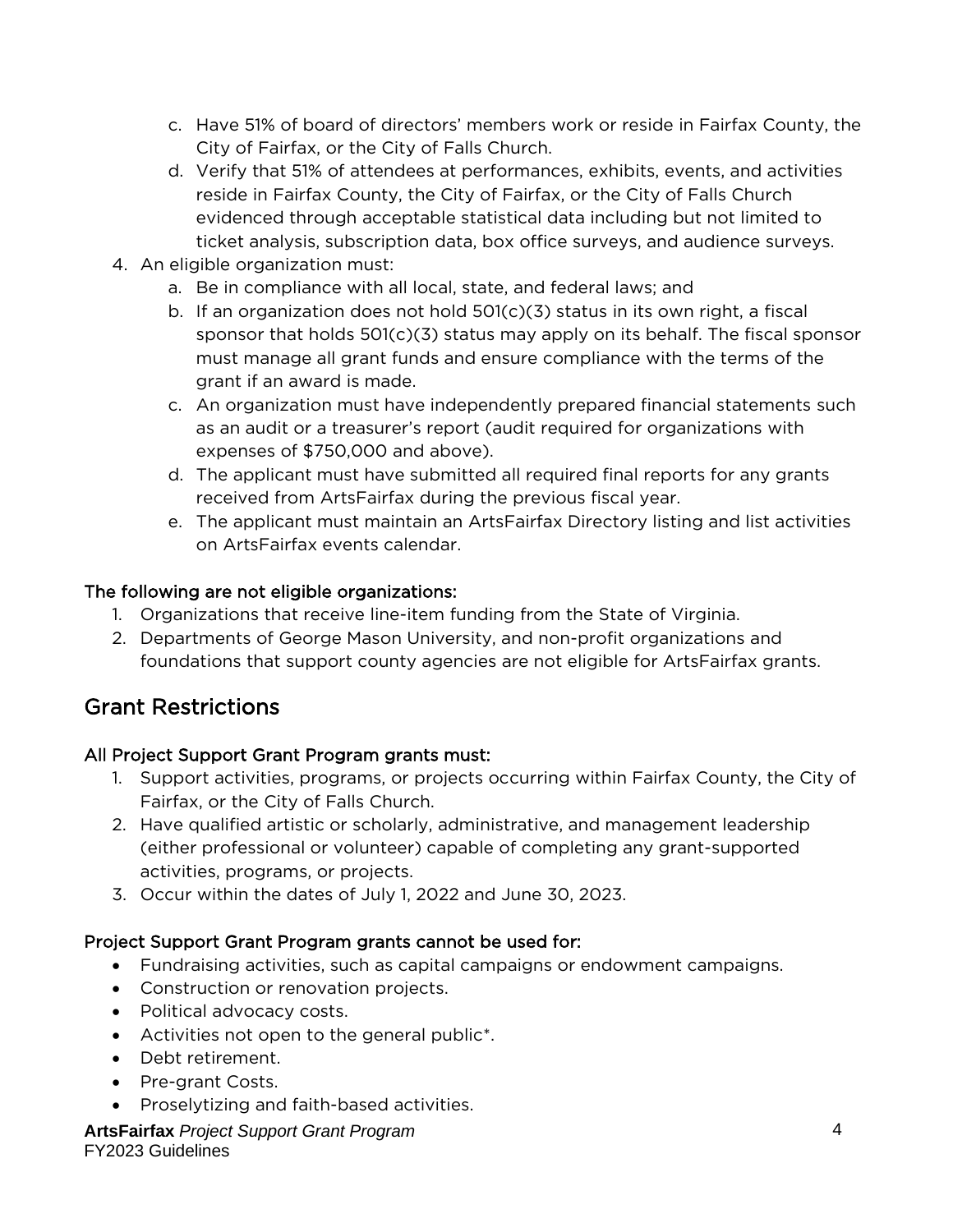\* Arts Education projects taking place in schools are considered Open to the General Public.

# Funding Categories

Project Support Grants are non-recurring grants used to support eligible nonprofit arts organizations, both established and developing, in providing activities that engage new audiences in the arts and contribute to the vibrancy and quality of life in Fairfax County. These grants will not fund operating expenses. Finally, these grants encourage wide participation in the arts through diverse cultural programming available to all residents of Fairfax County.

Project Support grants support activities that would not normally be part of your organization's usual activities. For example, if your organization provides after-school arts instruction, then Project Support funding could support the design and implementation of a new class offering that has not been offered before. If your organization occasionally hosts a guest artist, then Project Support funding could support bringing an artist who might normally be financially out of reach. This funding is not intended to support ongoing activities that your organization does on a regular basis as part of your mission. You do not have to create a program that is brand new to your organization; however, for existing programs, your proposal should explain how the funding would enhance or expand the scope of your program offerings.

There are four grant subcategories within the Project Support Grant Program. An organization can submit one grant application in a single subcategory. The grant subcategories are:

# I. Arts in Education:

Arts in Education projects provide high-impact art experiences. Projects may take place in schools, after-school programs, or nonprofit agencies such as art centers, social service agencies, and parks and recreation facilities that provide services to youth and/or adults. Projects can support artist's fees and travel, space rental, transportation, advertising, publicity, scripts, costumes, sets, props, music, art supplies, and equipment rental or purchase.

# II. Opportunity:

Opportunity projects provide the resources to allow an organization to take advantage of an atypical or out of the ordinary opportunity that otherwise would be out of reach. Opportunity projects should further the growth and development of the applicant organization or engage audiences in new arts experiences. Projects can support performances by guest artists, activities, or infrastructure enhancements. Programs, exhibitions, and performances for diverse populations (gender, ethnicity, age, people of all abilities sexual orientation) and/or in underserved areas of the county.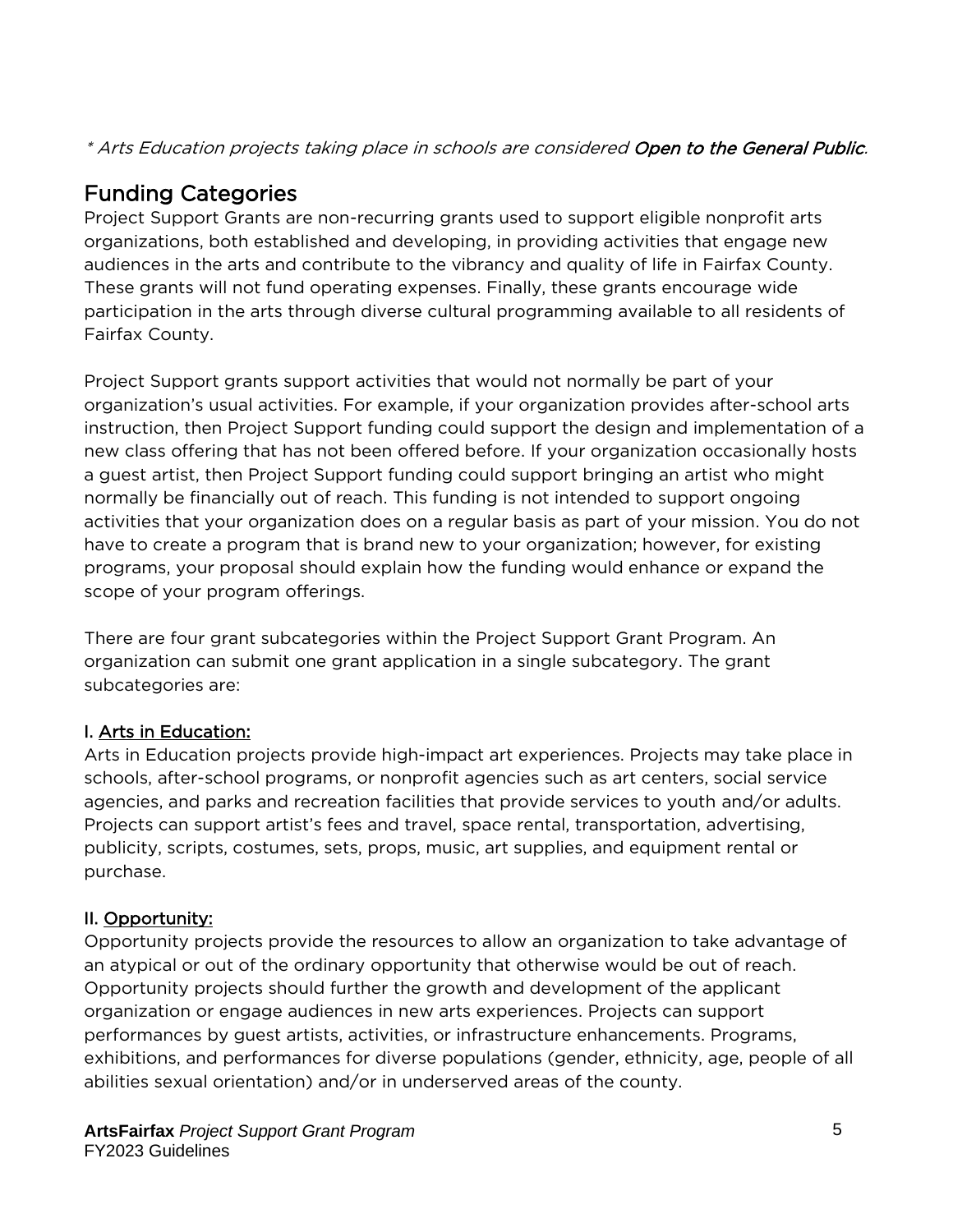# III. Partnerships with Individual Artists, Artist Teams/Cooperatives, non-501(c)(3) Arts Groups:

Partnerships support a partnership between an arts organization and an artist, artist teams/cooperatives, and non-501(c)(3) Arts Groups. The non-profit arts organization must serve as the applicant. Projects can support the production of public art, performances, exhibitions, workshops, commissions, arts in education projects, and culturally unique projects that directly benefit artistic development and recognition.

#### IV. Arts Access

Arts Access projects strengthen arts engagement and allocation of resources to underserved and economically disadvantaged communities and districts. These projects provide arts programming and reduce the costs of or distance to high quality arts experiences (productions, presentations, exhibitions, learning) in communities where limited arts access has been documented. Arts and cultural organizations located in these communities as well as organizations from throughout the county and cities of Fairfax and Falls Church may apply. Applicants from outside the target District must work with at least one community-based partner to promote sustainable change.

# Review Process

Following the grant application deadline, ArtsFairfax staff determines whether an applicant is eligible and whether an application is complete. Staff may contact applicants for information needed to make an eligibility determination. If an applicant is determined to be ineligible as an official applicant, the application will be rejected without evaluation. Incomplete applications are subject to rejection without evaluation. If an application is rejected, the applicant will be notified by mail.

All eligible applications for the Project Support Grant Program are evaluated by panel review. Panelists are arts professionals with a particular knowledge or expertise of the segments of the arts community that are eligible to apply to ArtsFairfax for funding. Inperson Panel Meetings are open to the public and applicants will be notified of the schedule for the panel meeting and are encouraged to attend. If necessary, Panel Meetings may be held online. Staff notes summarizing the discussion will be available.

Review Panels are generally comprised of approximately five individuals who have no conflict of interest. They review and evaluate each eligible application on its own merit. ArtsFairfax selects panel members for their diverse backgrounds, expertise in a particular arts discipline, and knowledge of the community.

The ArtsFairfax Board of Directors makes the final funding decisions on the basis of the evaluations by the panels and the overall goals of the Project Support Grant Program and of ArtsFairfax.

# Evaluation Criteria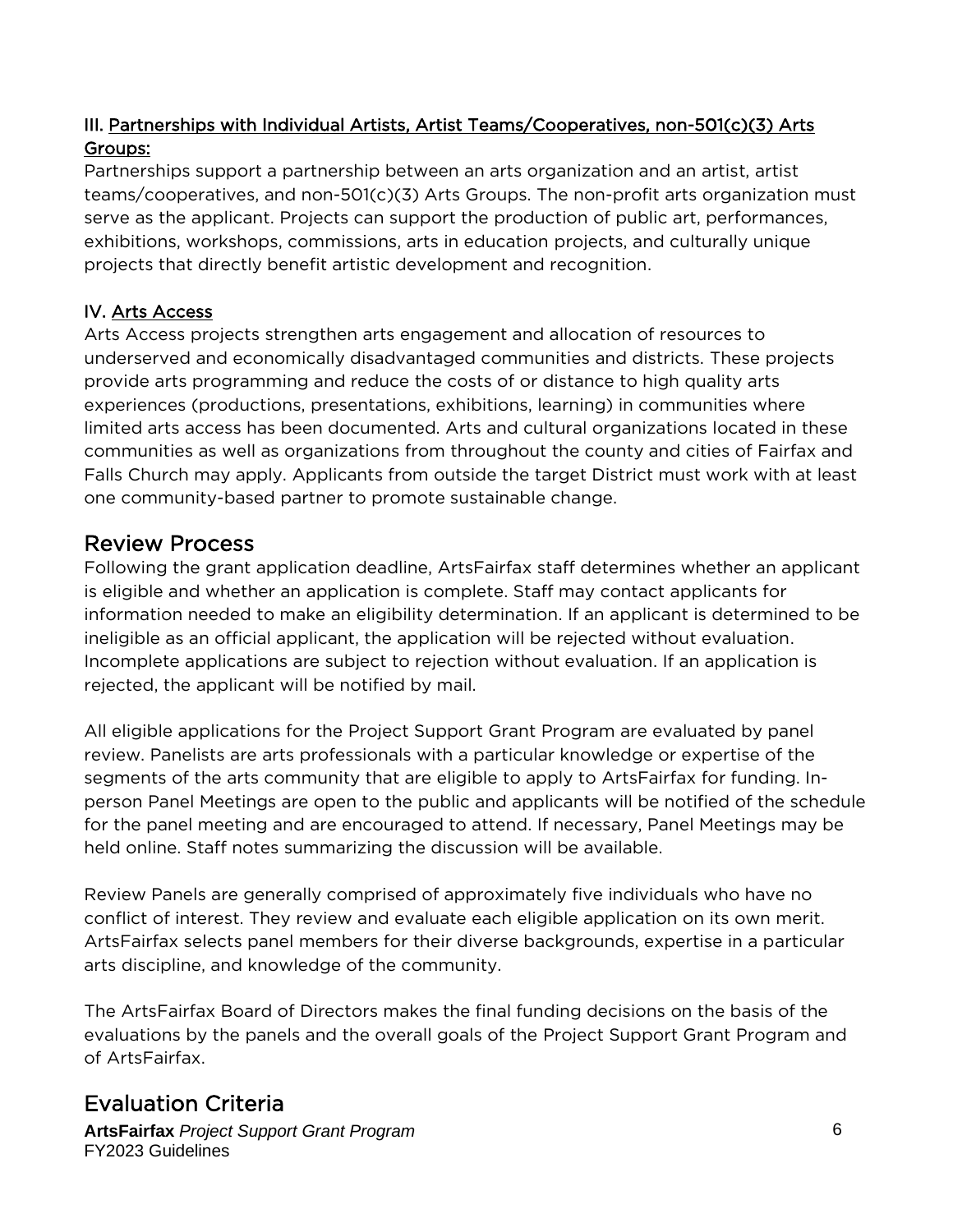Panelists will evaluate each grant request based on weighted criteria out of a total of 100.

#### Core Criteria:

- 1. Quality of Programs (Organization's ability to create quality, mission-driven work that engages and inspires its community including aesthetic attributes of risk-taking, resourcefulness, adaptations to support access and inclusion, sustained resonance, impact, and value.) 25%
	- a. Does the applicant demonstrate artistic excellence as shown by the qualifications, background, experience, and supplemental materials of the artists?
	- b. Will the project include quality, mission-driven work that will engage the community?
	- c. Does the project offer the public greater opportunities to enjoy both culturally diverse and/or under represented artists and art forms?
	- d. Are there clear examples of positive critical response to the organization's performances, exhibits, programs, and other artistic work?

#### 2. Feasibility of Project 20%

- a. How well is the project designed?
- b. Does the project align with the applicant's mission?
- c. Does the applicant demonstrate the ability to successfully plan and manage the project?
- d. Have enough details been defined within the project to assure some level of success in reaching the outlined goals of the project?
- e. Is the project feasible within the time frame and budget?
- f. Does the applicant describe how they intend to evaluate the impact of program activities on the community?

#### 3. Community Engagement (an organization's ability to meaningfully engage with its community to achieve its mission) 20**%**

- a. Does the project contribute to the quality of life and cultural vitality of Fairfax County?
- b. Does the applicant use knowledge of the community including data and demographics to drive and inform their project?
- c. Do the applicant's community relationships and partnerships strengthen the organization's ability to carry out the project?
- d. With respect to planning and programming, does the applicant demonstrate understanding and respect for all people represented by its community? Has the applicant outlined measures to create access for underserved\*\*\* populations (youth, the elderly, the disabled, minorities, underserved ethnic communities, and those in under resourced areas)?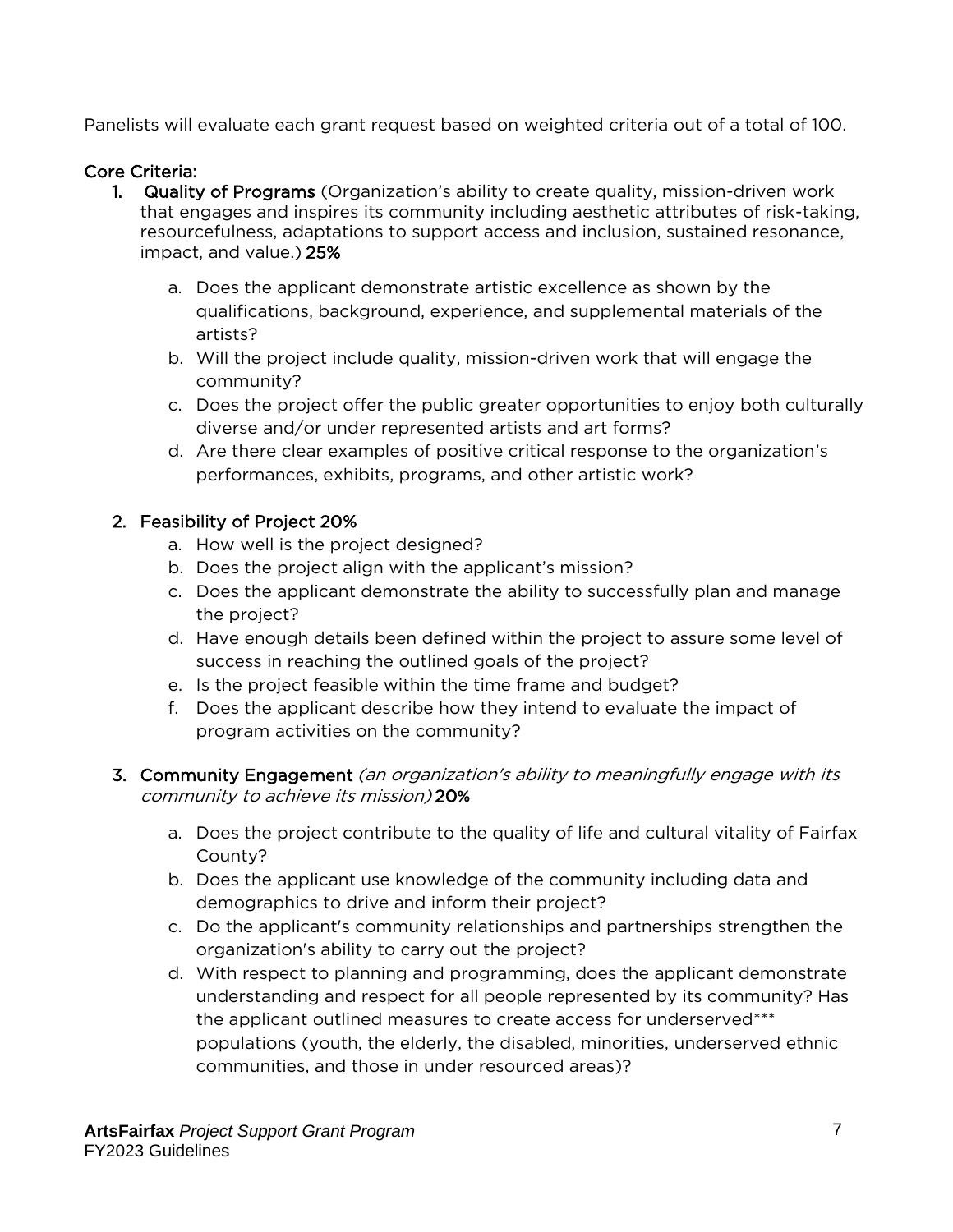- e. Does the applicant involve community members, volunteers, and artists in planning and evaluation?
- f. Regarding promotion and outreach, does the applicant describe steps to increase participation by culturally diverse\*\* communities and underserved\*\*\* groups?

\*\* Diversity includes *age, race, color, sex, sexual orientation, gender identity, religion, national origin, marital status, disability, socio-economic status or neighborhood of residence and other characteristics*

\*\*\* **Underserved** refers to populations who face barriers in accessing the arts, and includes populations underserved because of geographic location, religion, sexual orientation, gender identity, underserved racial and ethnic populations, and populations underserved because of special needs (such as language barriers, disabilities, alienage status, or age).

# 4. Category Specific 10%

- a. If the proposed project is in the **Arts in Education** category, consider:
	- i. Are the project's artistic and educational goals clear and appropriate for the grade level(s), community served, and/or state standards of learning?
- b. If the proposed project is in the Opportunity category, consider:
	- i. Does the project respond to an atypical or out of the ordinary opportunity that otherwise would be out of reach?
- c. If the proposed project is in the Partnerships with Individual Artists category, consider:
	- i. The quality of partnership between organization and artist/artist team.
	- ii. The quality of artistic resources.
	- iii. Does the project prioritize Fairfax artists, artist cooperatives, non-501(c)(3) arts groups?
- d. If the proposed project is in the Arts Access category, consider:
	- i. Is the target community under resourced or underserved by the arts?
	- ii. If the applicant is outside the community served, is there at least one community-based partner?

#### 5. Budget Feasibility 10%

- a. Is the budget appropriate to complete the project activities?
- b. Is the budget reasonable, clear, and complete? Are the figures accurate?
- c. Is the budget appropriate for the scale of the program and the size and characteristics of the intended audience?
- d. Is there a diversity of funding sources?

#### Priority Elements: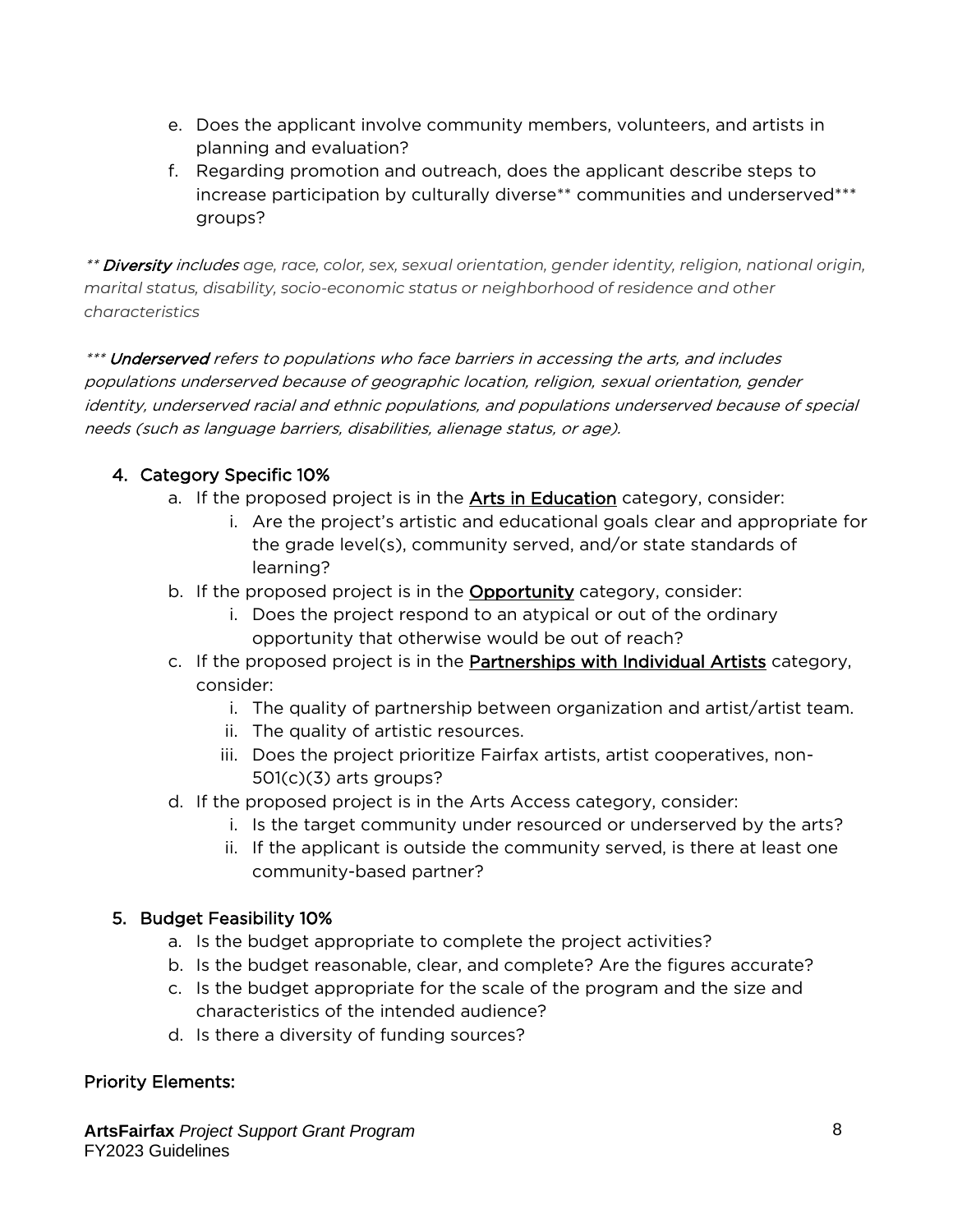- 6. Diversity (Diversity includes *age, race, color, sex, sexual orientation, gender identity, religion, national origin, marital status, disability, socio-economic status or neighborhood of residence and other characteristics.*) 5%
	- a. Does the project support the diverse cultural arts of Fairfax's communities?
	- b. Has the applicant engaged a diverse team of arts professionals and artists to complete the project?
	- c. Does the project promote awareness, appreciation, and connectedness to diverse and/or underserved or under-represented cultures in Fairfax?
	- d. Does the applicant describe how its activities and programs authentically represent the arts and culture of one or more culturally specific population?
	- e. Do the project activities demonstrate artistic and/or cultural value for the underserved or under-represented community being served if the project is targeted to meeting a specific community's needs?
- 7. Creative Placemaking (Integrating arts and culture to improve a public space, create a sense of place and make it more of a destination and shared gathering place.) 5%
	- a. Does the project build on the distinctiveness of a place using arts or cultural assets?
	- b. Does the project demonstrate a potential to stimulate economic or community growth through the arts?
	- c. Will the project deploy art or artists to address a community planning or development challenge or opportunity?
- 8. Innovation (Nontraditional or inventive approaches to art forms and engaging audiences in the arts in unique ways) 5%
	- a. Does the project demonstrate innovation in addressing the needs of the community?
	- b. Will the project inspire the community to think creatively or differently by demonstrating new ways of thinking about complex issues?
	- c. Does the project use the arts as a tool for creative problem solving?
	- d. Will the project use technology to create new ways to explore and make art, express culture, and/or reach, expand, and engage audiences?
	- e. Has the applicant collaborated with partners across related sectors including science, technology, housing, and/or health?

# Conditions of the Grant

Grant recipients must agree to comply with the following conditions of the Project Support Grant Program grant.

# 1. Use of Funds

The Grantee will use the funds solely for the purposes approved by ArtsFairfax as described in the Project Support Grant Guidelines. Grant funds may not be used for fundraising activities, such as capital campaigns or endowment campaigns, construction or renovation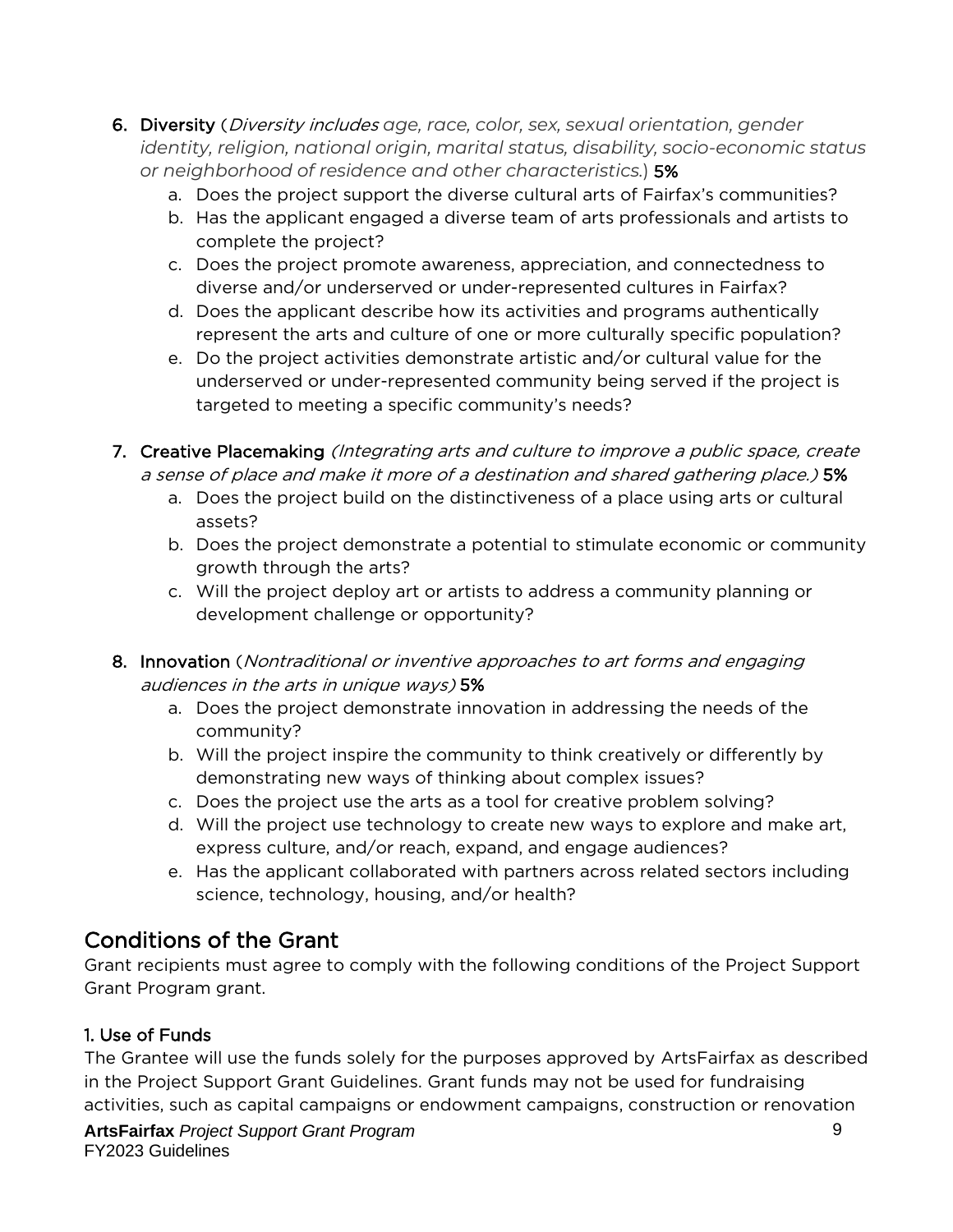projects, political advocacy costs, activities not open to the general public\*, debt retirement, pre-grant costs, proselytizing, promoting any one faith over another or events that would be inappropriate for a diverse, multicultural and multigenerational audience. All revenues generated with project funds during the grant period must be reported as program income and all listed expenses must be incurred during the grant period.

#### \* Arts Education projects taking place in schools are considered Open to the General Public.

#### 2. Amount of Grant

Project Support Grant Program grants range from \$1,000 to \$30,000. ArtsFairfax will review and negotiate budgets as necessary. Applicants may be granted an amount less than requested.

# 3. Addendum

If there are substantial changes in the organization's programming, staffing, and/or funding after the application has been submitted, the organization may submit an addendum form explaining these accomplishments and/or challenges and how this effects the application. The addendum may be submitted during the time after the application deadline until 1 week before the panel meeting.

#### 4. Announcement of Award

No information about the status of an application will be released until all applications have been reviewed and all negotiations are concluded. ArtsFairfax will notify applicants of final decisions in October 2022.

# 5. Payment and Reporting Procedures

Grants recipients will receive 70 percent of the award within one month of the grant announcement. Grantees are required to submit a final performance report and a final financial report at the end of the grant period (due August 1, 2023). Upon approval of the final report, the remaining 30 percent of the award amount will be disbursed to the grant recipient.

The final report is to be submitted online at [https://ArtsFairfax.submittable.com](https://artsfairfax.submittable.com/) including copies of all materials distributed to the public such as catalogues, programs, brochures, flyers, press releases, and other publicity materials. The materials may be scanned and attached to the final report or sent to ArtsFairfax before the end of the grant period.

# 6. Duration of a Grant

All grant activities shall take place within the fiscal year for which the grant was awarded. If needed, Grantee should submit a request for a no-cost extension to ArtsFairfax before the end of the grant period. The request should contain the reason for the extension, any unexpended funds identified and how the funds will be used, and the length of time requested for the extension.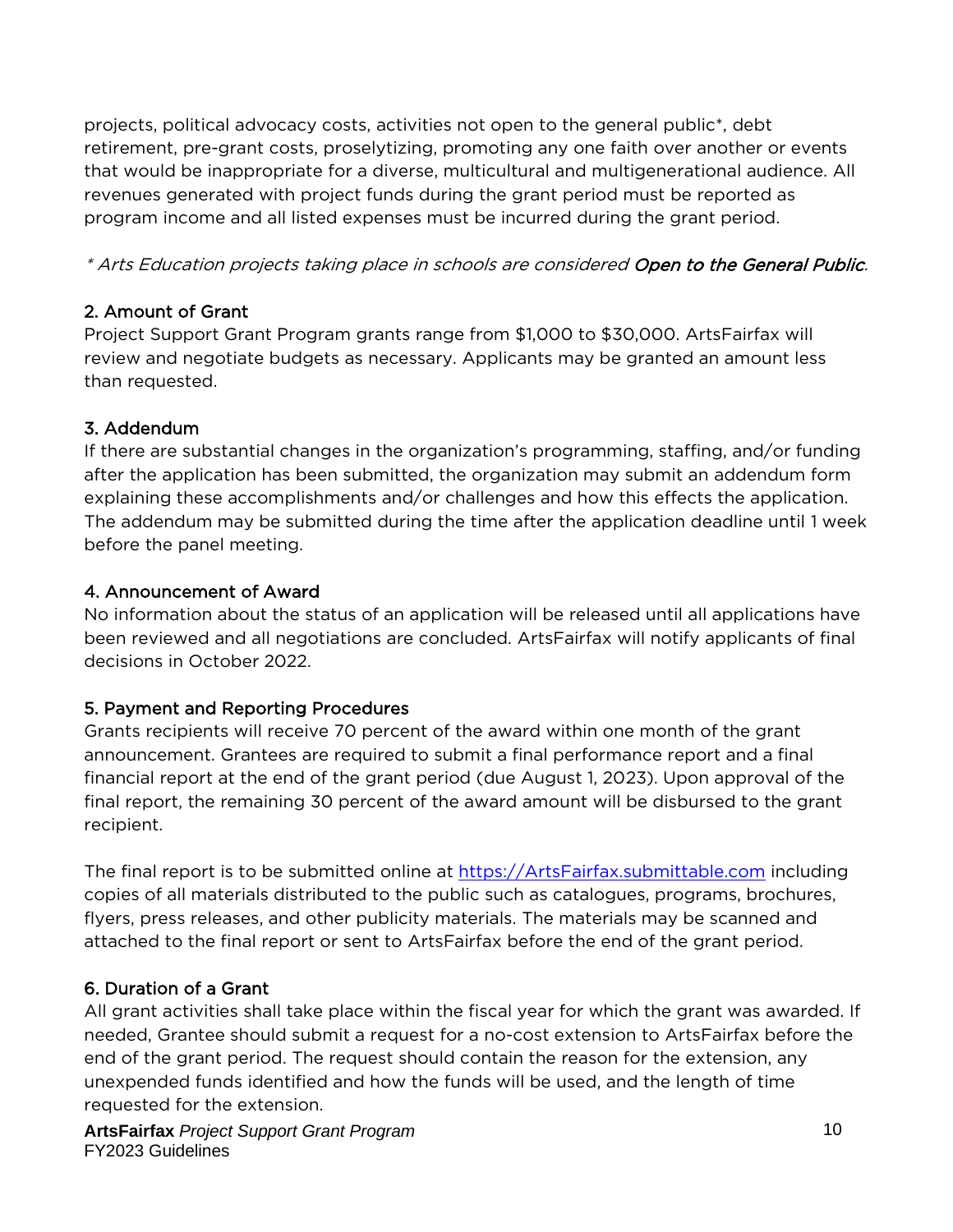### 7. Acknowledgement of ArtsFairfax Funding

ArtsFairfax requires acknowledgement of ArtsFairfax's support for all public programs and services. In order to raise the visibility of your organization as well as that of the arts and non-profit cultural organizations in Fairfax County, ArtsFairfax requires the following:

- a) Credit ArtsFairfax as a donor on your website and all printed materials through the use of ArtsFairfax logo and the statement, "This program is funded in part by ArtsFairfax."
- b) Grant recipients are required to follow the instructions in the Grant Communications Kit and send copies to ArtsFairfax of all materials that are distributed to the public.
- c) Grant recipients are required to acknowledge ArtsFairfax funding on at least one social media platform—tag @artsfairfax on their social media platforms (Facebook, Twitter, Instagram) and follow ArtsFairfax and use #ArtsFairfax.
- d) Include an ArtsFairfax grant award announcement in the printed program for the project for the duration of the grant period in accordance with your sponsorship recognition policy. The three suggested sizes are commensurate with your award amount: over \$10,000 full page, \$5,000-\$9,999 half page, and under \$5,000 quarter page. The announcements are available in both color and black and white. Contact Jackie Dubin, Grants Manager at [jdubin@artsfairfax.org](mailto:jdubin@artsfairfax.org) for customized copy.

#### 8. Required Directory and Event Listings

Create a directory listing on the ArtsFairfax website:<https://artsfairfax.org/>

Grantees are required to list their programs and events on the ArtsFairfax website throughout the grant period.

#### 9. Organizational Eligibility

Grant recipients must continue to meet all Project Support Grant Program eligibility requirements during the grant period. Grant recipients are required to notify ArtsFairfax Grants Manager in writing of any major financial, leadership, or programmatic changes to their organization.

Grantee will keep its tax-exempt status as a recognized Section 501(c)(3) and Section 509(a) organization current throughout the period of this grant and will comply with all applicable federal and state laws and regulations that govern the use of funds from private foundations to the Grantee organization. This includes but is not limited to the prohibition against activities described in Section 4945(d) of the IRS Code and limiting the use of the grant funds to the appropriate taxable purposes as described in IRS Code section  $170(c)(2)(b)$ .

#### 10. Record Keeping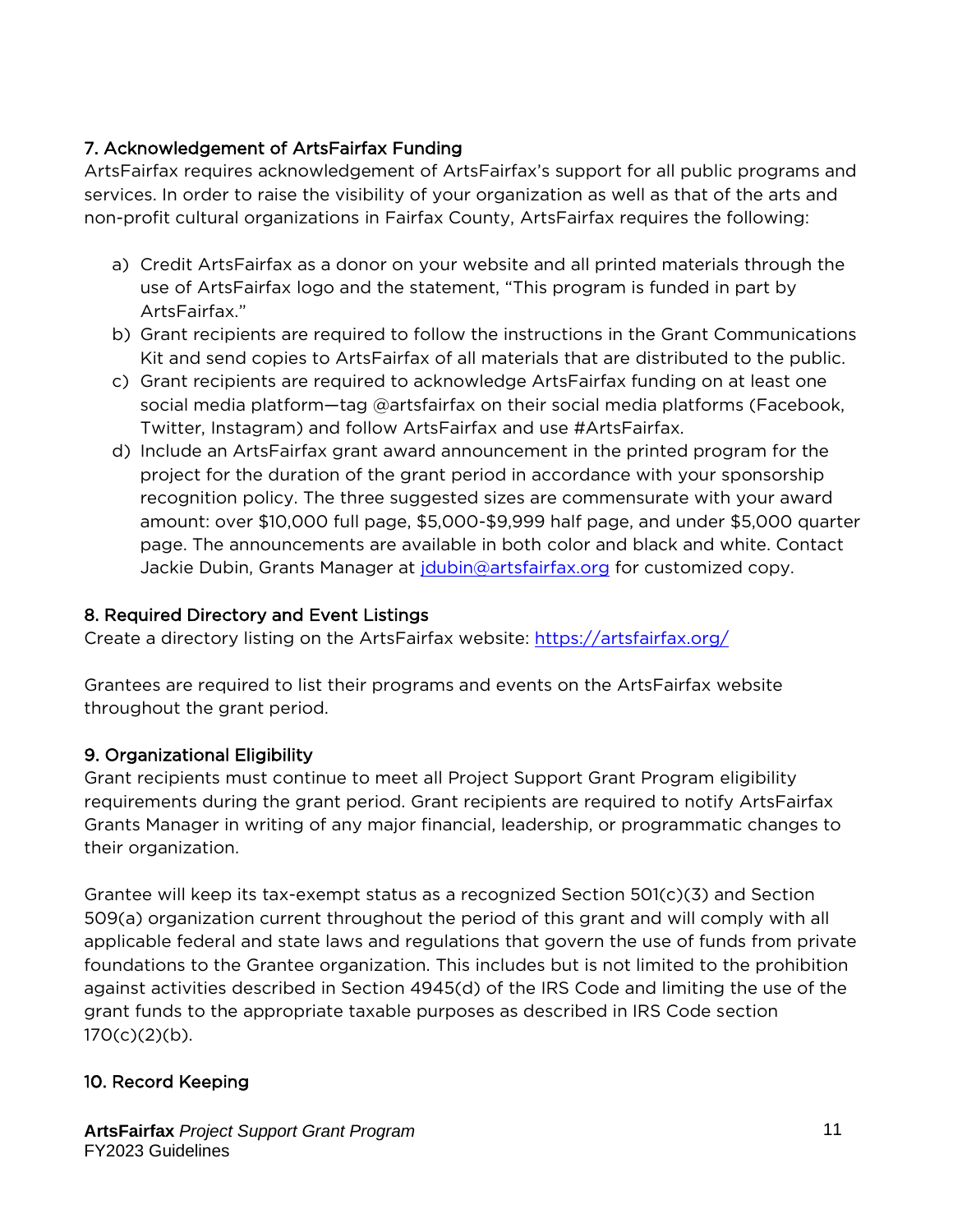Grantee shall maintain an accurate record of the grant received and all expenses incurred under this grant and retain such books and records for at least four years after completion of the use of this grant.

#### 11. Cancellation

ArtsFairfax reserves the right, in its sole discretion, to discontinue funding if it is not satisfied with the progress of the grant or the content of any required written report. In the event of discontinuation or at the close of the grant period, any unexpended funds shall immediately be returned to ArtsFairfax, except where ArtsFairfax has agreed in writing to an alternative use of the unused funds.

# 12. Mandatory Participation in Research

During the grant period, ArtsFairfax may request grantees participate in local, regional, or national arts studies. The studies may be related to, but are not limited to: audience spending, organization management, or facility usage and planning. Grantees are required to assist ArtsFairfax by completing these studies.

#### 13. Advocacy Requirements

Grantees are required to write a note to both the Chairman of the Board of Supervisors and the Supervisor for your organization's magisterial district thanking them for appropriating the grant funds. The letters should provide information about how the grant funds were used to support your organization, and the community impact. Grantees should also invite their District Supervisor to the funded programs.

# Grant Preparation Assistance

ArtsFairfax will conduct free grant information session to instruct prospective applicants on how to complete a Project Support Grant Program application. ArtsFairfax strongly encourages participation by all potential applicants. An applicant's attendance at an information session will not affect the evaluation of the application.

An online information session will be held at noon on June 22, 2022 and should run approximately 1 - 1.5 hours depending upon questions. The presentation will be posted on ArtsFairfax's website. To register visit<https://artsfairfax.org/> and for further information please contact Jackie Dubin, Grants Manager, by email at [jdubin@artsfairfax.org](mailto:jdubin@artsfairfax.org) or by telephone at (571) 395-4625.

# Grant Writing Tips

- Write clearly and concisely.
- Although there is no matching requirement, these funds should be a catalyst for increased private sector support, used to leverage additional dollars.
- Do not use jargon.
- Remember that the people who are reading your application may know nothing about your organization or your programs.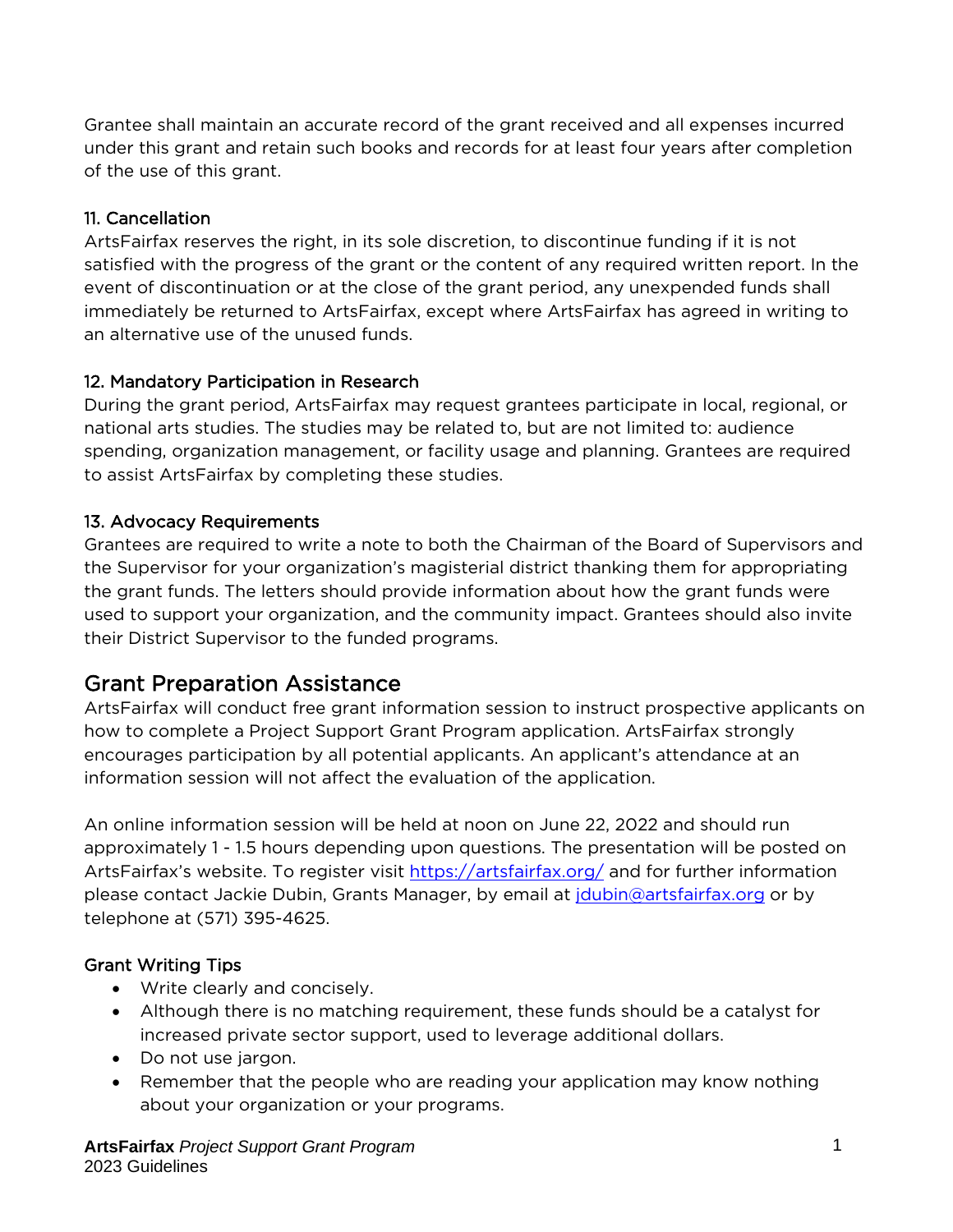- Check narrative and other text for grammar and spelling errors.
- Do not repeat information in different narrative sections.
- Keep in mind that ArtsFairfax staff does not participate in panel discussions. The application must stand on its own merits.
- Be sure that when a reader has finished reviewing your grant application, they will know your organization and understand the project.
- Verify that all contact information in your application is correct, including email addresses and phone numbers.
- Financial information referred to in the narrative should match the numbers on the Budget Form.
- Work on your application in another program. Save your application often. Log out of your account when you're not actively working on the application.
- Use ArtsFairfax as a resource. If you have any questions, please contact Jackie Dubin, Grants Manager, by email at *jdubin@artsfairfax.org* or by telephone at (571) 395-4625.

# Uploads

Submission of Required Documents, Work Samples, and Supplemental Materials is mandatory. Work Samples and Supplemental Materials should describe recent (within the last two years) activities. You may provide links to images, audio clips, and/or online video (1280x720 resolution) samples. You can submit up to 3 Work Samples and 3 Supplemental materials. Uploads may include installation shots, programs, brochures, catalogs, study guides, posters, newsletters, other promotional materials, newspaper reviews, articles, testimonials, letters of support, and awards. Online media entry is limited to a maximum running time of five minutes. Acceptable file upload types are listed with each question.

# Required Documents:

- IRS Letter of Determination for your organization and/or your parent organization
- Treasurer's Report or Audit for most recently completed fiscal year (audit required if applicant's expenses exceed \$750,000). In the case of the audit, organizations with expenses of \$750,000 and above would have been at that level for one full fiscal year.
- Board List with addresses (please note Fairfax residents and employees)
- Most recent IRS 990 submission (do not include schedules)
- VA form 102 Remittance for Charitable Organization
- List of Key project staff, Board Members, and consultants with bios
- Cover sheet for Work Samples and Supplemental Materials.

Submit required documents in PDF, DOC, DOCX, JPG, XLS, or XLSX format. Name the file as TR/A/Budget/ILD/990\_Organization Name.

Name the files as TR/A/Budget/IRS/990\_Organization Name\*. Then click Upload button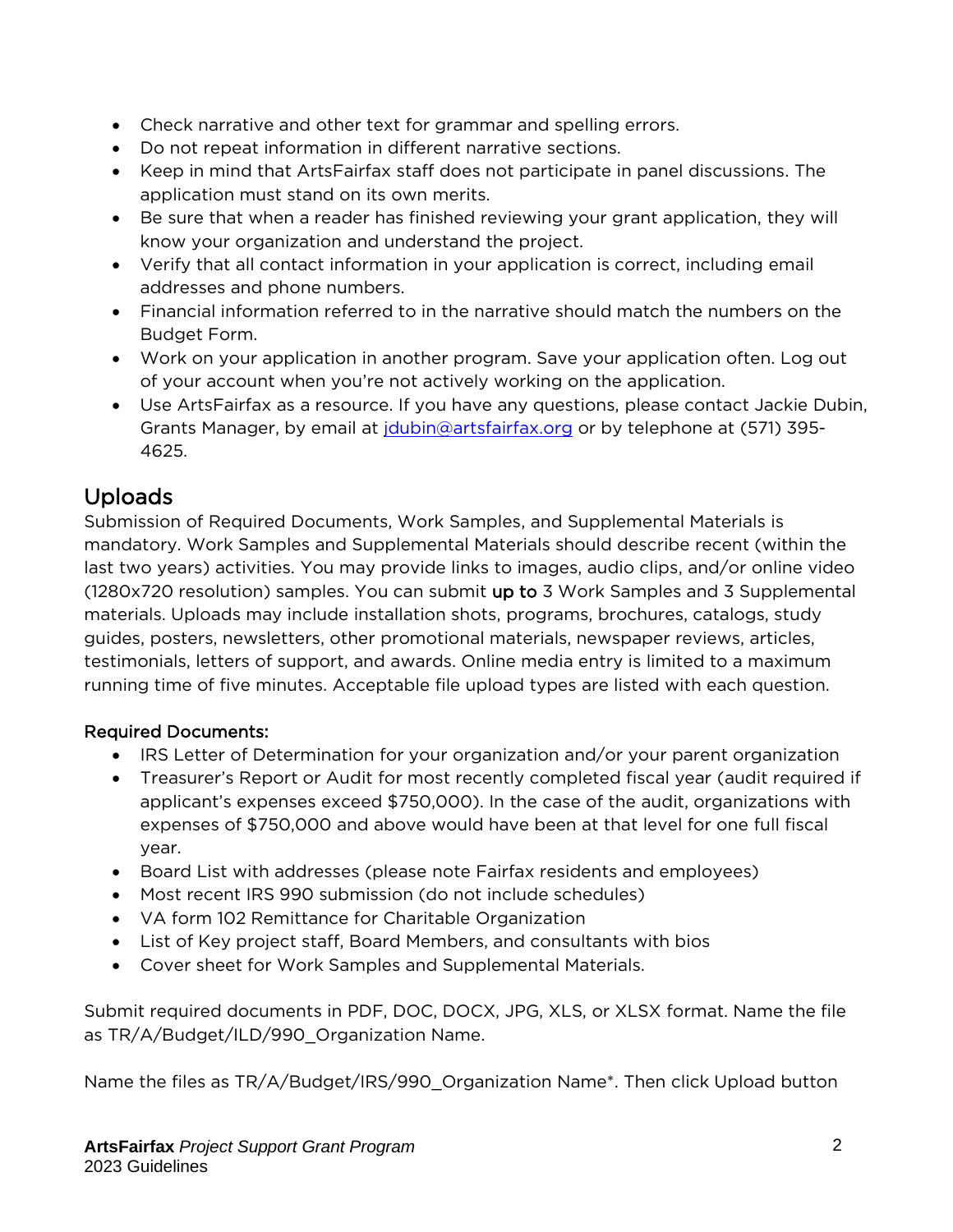\*File naming Key for required documents:

- TR = Treasurer's Report
- $\bullet$  A = Audit
- IRS = IRS Letter of Determination
- $990 = 990$  Tax form

#### Work Samples:

Applicants are required to submit samples of their work including performances, lectures, lesson plans, exhibition installation shots, and publications. The samples should reflect the best quality work of the organization and technical quality, i.e., good sound and video presentation. The panel's judgment of artistic merit will be based upon the quality of the work submitted.

Use the Cover Sheet to describe each work sample including the applicant's name, the work's name, as well as the dates of creation and performance/publication if appropriate. Due to the number of applications received, the panel will review recorded materials totaling no more than five minutes. Please submit edited clips or note the start and end time for longer videos.

Submit up to three recent examples of original work with the following considerations:

- Samples may be excerpts or complete works.
- Submit work produced in the last two years.
- Links to video work example (if not uploaded directly to the application) should be included in the cover sheet, each in a different line. Ensure links are live and samples can be viewed without an email, account, or subscription. Include the applicant's name, title of work and date of completion, as well as a brief description of the piece and applicant's role in the development and execution of the work.
- Name the file Work-Sample Organization Name 01.
- Submitted files of recorded work samples should not exceed an overall total of five minutes.

# Supplemental Materials:

Submit up to three Supplemental Materials that describe recent activities (within the last two years).

- Supplemental materials could include, but are not limited to programs, brochures, catalogs, posters, newsletters, other promotional materials, newspaper reviews, articles, testimonials, letters of support, or awards.
- Include a summary of your strategic plan if your organization has one.
- Supplemental videos such as news stories and promotions are limited to a total of 5 minutes.
- Name each file SM Organization Name 01.
- Links to supplementary materials should be included in the cover sheet, each in a different line with a brief description.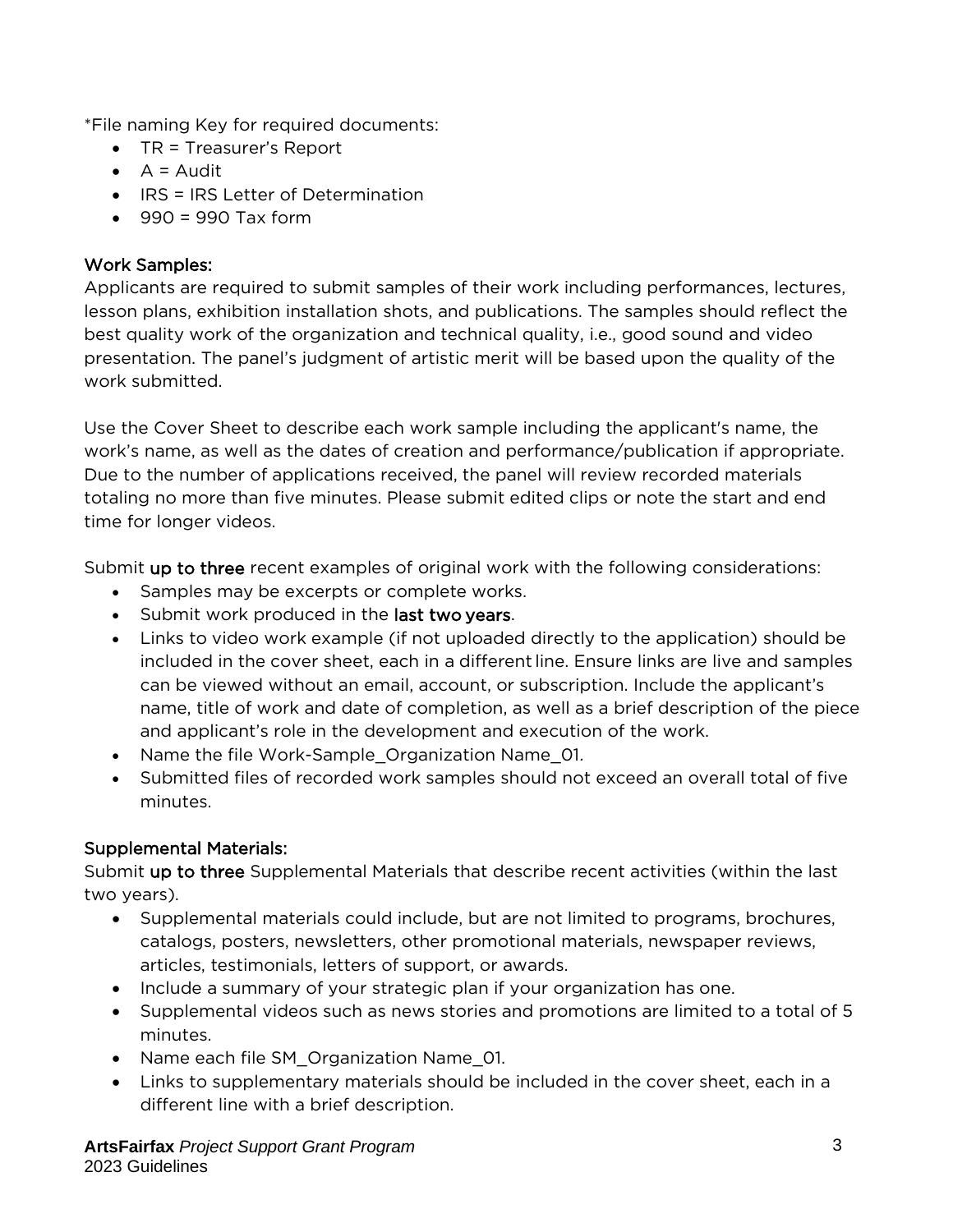# Submitting Your Application

All Project Support Grant Program applications must be submitted via the online application system no later than August 5, 2022 at 11:59 pm. Late applications will not be accepted. Hard copies of supplementary materials will not be accepted.

# Appeals Process

Unless there are grounds for an appeal, all funding decisions of ArtsFairfax are final.

ArtsFairfax funding decisions may be appealed only upon the following grounds:

- The Applicant's grant application was denied based on criteria other than those set forth in the applicable guidelines, where the application of such improper criteria was open and obvious and there was also no legitimate basis for denial under the applicable guidelines;
- The Applicant's grant application was denied based on the grant panel's failure to apply the applicable guidelines, where such failure is open and obvious and not merely a subjective evaluation of the merits of the application;
- The Applicant's grant application was denied based on the grant panel's failure to consider relevant evidence presented in support of the grant application, where such failure was both open and obvious and not merely the result of the Applicant's failure to properly identify or present such evidence; and/or
- The Applicant's grant application was denied as the direct result of an undisclosed conflict of interest between the Applicant and a member of the grant panel, where, but for such conflict, the Applicant's grant application would not have been denied.

Other than the grounds listed above, there are no other grounds for an appeal, including, but not limited to, general dissatisfaction with the process, dissatisfaction with the amount awarded, dissatisfaction with the qualifications of the members of the grant panel, disagreement with an opinion of a member of the grant panel, or the Applicant's desire to submit additional evidence.

To file an appeal, an Applicant must submit a written appeal request directly to ArtsFairfax. Such appeal must be received by ArtsFairfax within fourteen (14) calendar days of the date of the applicant's notification letter from ArtsFairfax with regard to the funding decision being appealed. An appeal must state the grounds for the appeal and provide clear and convincing evidence in support of such grounds. No evidence or supporting materials which could have been provided as part of the Applicant's original grant application will be considered.

All appeal requests will be reviewed by the Grants Committee of ArtsFairfax's Board of Directors. Appeals will be reviewed within sixty (60) calendar days from the date the written appeal request was received by ArtsFairfax. If the Grants Committee determines that there exist grounds for an appeal, the Grant Committee will re-evaluate the application.